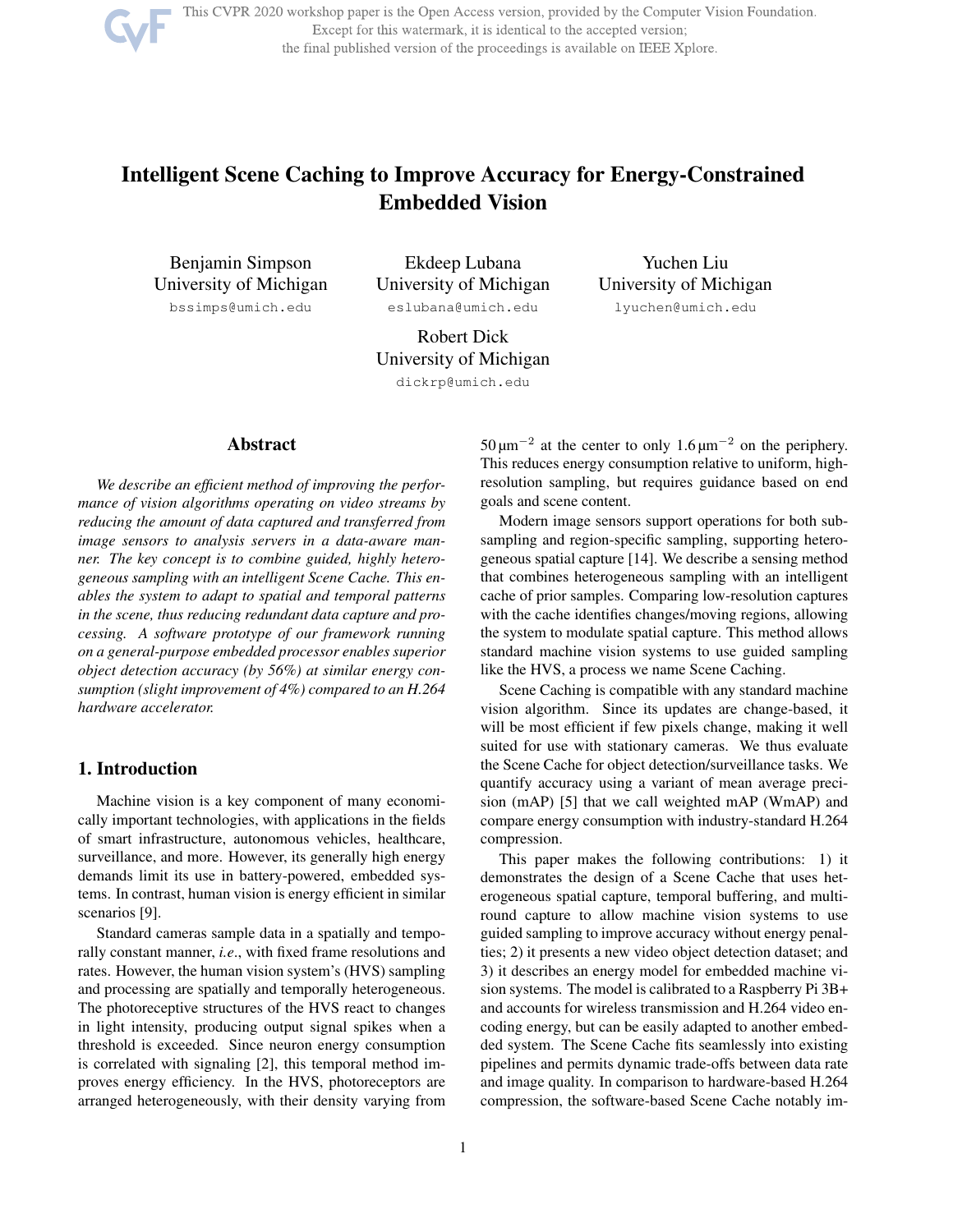proves object detection by 55.7% (as measured by WmAP), while reducing energy consumption by 3.6%.

# 2. Related Work

Reduced Camera Data Transfer: Lubana and Dick [14] previously described heterogeneous sampling mechanisms for single frame captures. Their work uses row/column decoders in image sensors to capture arbitrary rectangular regions of chosen resolution in a static scene. By using a multi-round heterogeneous capture– analysis process in single frame scenarios, the authors reduced energy consumption by  $5\times$  with only 0.65% loss in accuracy. However, their work only analyzes single-frame captures. Modeling a system capturing videos significantly differs from single frame captures because the idle time of the system and transfer time of the video dominate time and energy consumption. This change in energy-accuracy tradeoff and the opportunities opened by temporal sequences differentiate the single frame and video variations of this problem.

Event Cameras: Event cameras are specialized image sensors that sample a spatial signal in response to change in intensity. This method was inspired by the human visual system and naturally avoids temporally redundant sampling. Event cameras are rarely used and the tools and algorithms for processing their output stream are not directly compatible with regular video. Converting their output stream to work with standard machine vision algorithms reduces the energy savings offered by event-based sensing [1].

Reduced Application Algorithm Computation: Euphrates is a low-energy hardware/software co-designed system for object detection [15]. It uses custom hardware to estimate the motion of regions of interest, thus reducing the number of frames requiring expensive object detection. Euphrates reduces application-level analysis energy by 66% with 1% reduction in detection accuracy. In contrast, our work does not require hardware augmentation because the required operations are already supported by the camera pipeline.

Video Compression: Video compression algorithms exploit temporal correlation within a signal for efficient video encoding. Our work shares that philosophy. However, by focusing on inference, rather than video aesthetics and reconstruction, we are able to achieve higher application performance, while consuming similar amounts of energy. For example, our framework improves object detection by 55.7% and reduces energy consumption by 3.6% relative to a hardware-based H.264 compression baseline (see Section 6).



Figure 1: Scene Cache in image signal processing pipeline.

#### 3. Scene Cache Design

Figure 1 shows a typical image processing pipeline for server-based object detection from wireless cameras. The pipeline consists of a camera that wirelessly transmits video to a server node, which performs object detection. The camera node captures raw data and converts it to a standard video format using the image signal processor. An ondevice encoder compresses the video, which is then transmitted to the server. The server decoder uncompresses the video before running object detection algorithms on its application processor. The Scene Cache functions as an encoder-decoder pair. On the camera, it detects change at each frame and determines the regions to transmit to the remote inference server. On the server, the cache reconstructs the transmitted data into a high resolution image.

#### 3.1. Scene Cache Implementation

The Scene Cache detects and transmits change using two cached images: a low-resolution image at the camera node for computing which regions to sample and transfer, and a high-resolution cache at the server, which is provided as input to the analysis algorithm. The update process has four steps which are described in detail below and visualized in Figure 2. Two parameters can be used to tune the cache's sampling behavior: the *downsample rate* and the *difference threshold*. The parameters themselves are described in the update process, while the tuning process is described in Section 6.1.

#### 3.2. Cache Update Process

Low-resolution sampling: The Scene Cache uses a low-resolution image to estimate the amount of motion between frames. A low-resolution image can be acquired from the image sensor by skipping rows/columns or pixel binning, which is commonly availible. The amount of decimation is controlled by the *downsample rate*. A downsample rate of 2 means that each pixel of the low-resolution image represents one  $2\times 2$  square in the high-resolution image, a downsample rate of 4 means each low-resolution pixel corresponds to a  $4\times4$  high-resolution region, etc.

Motion estimation: The difference image is the element-wise difference between the low-resolution cache from the previous frame and the low-resolution version of the current frame, taking the  $L^2$  norm across the three color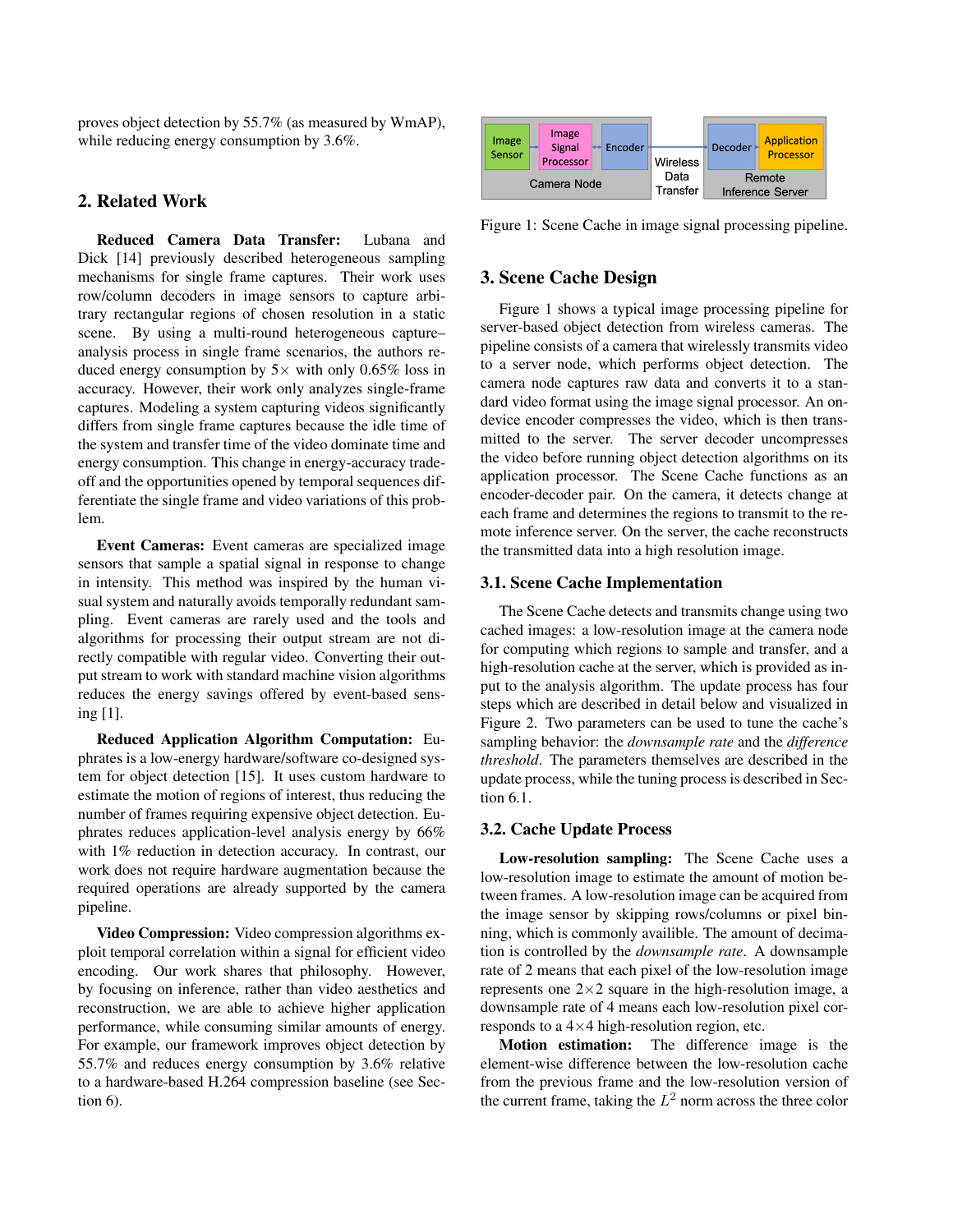

Figure 2: Scene Cache in action. Images taken from the DAVIS 2017 dataset [10, 11].

channels, and normalizing each pixel's value to be between 0 and 255. The resulting one-channel, 8-bit image has low values in the pixels where little change has occurred and high values where large change has occurred.

Difference Thresholding: The Scene Cache selects regions to be updated. All pixels of the difference image with a value above a specified *difference threshold* are resampled. The cache obtains the bounding box coordinates for the regions using OpenCV's findContours() and boundingRect() functions.

High-Resolution update: The regions to be updated are sampled at high resolution from the image sensor using the bounding box coordinates of the previous step. These highresolution regions are then transmitted to the remote server to update the cache, and the low resolution version of the frame is updated at the camera node.

## 4. Energy Model

We evaluate the energy consumption of our model on an embedded machine vision platform. Specifically, we develop an energy model for a Raspberry Pi 3B+ augmented with a Sony IMX219 image sensor. The model presumes a pragmatic scenario where nodes collect and transmit video data wirelessly to a server for object detection as shown in Figure 1. Note that such a setup is standard for surveillance applications, which were estimated to generate more than 859 petabytes per day in 2017 [3]. While prior work had reported energy models for vision platforms, it focused on single frame capture [14]. In contrast, our model is designed for a continuous video stream and takes into account inter-frame energy consumption as well as time and energy consumption for data transmission from the platform to a server. As we show below, the particulars of video energy

consumption are significantly different from single frame captures. Note that the model can be adapted to other embedded platforms by measuring or calculating the appropriate parameters (see Table 2).

The model uses a state-based methodology to estimate the energy consumed by components in the pipeline. Our baseline for comparison is the capture and transfer of a video encoded by the on-board H.264 accelerator. We also include results for uncompressed video transfer. All videos are captured at 15 fps. Figure 3 shows the pipeline stages for both a conventional camera network and one using Scene Caching.

Power States and Idle Energy Consumption: The system's idle power consumption ( $P_{sys,idle}$ ) is measured with the device on, but not running any processes. We model all remaining power consumptions with respect to this base idle power because we can only measure the change in power as a component goes from one state (*e.g*., idle) to another (*e.g*., active). This allows for easy modeling of system energy as a function of state changes and durations. In net, if the system has a set of components  $C$  and takes time  $T_{frame}$  to completely process a single frame, the system energy can be written as follows:

$$
E_{net} = P_{sys, idle} \cdot T_{frame} + \sum_{i \in C} P_{\Delta i,active} \cdot T_{i,active}, \tag{1}
$$

where  $P_{\Delta i,active}$  is the increase in system power consumption when the  $i^{th}$  component becomes active, while  $T_{i,active}$  is the time it remains active for.

**Image Sensor**  $(a, b, c)$ : Likamwa et al. show image sensor power consumption increases quadratically with respect to frame resolution [8] and is independent of sensor exposure time  $(T_{exp})$ . Since the time consumed by reading a frame is the inverse of the frame rate  $(f)$ , this results in the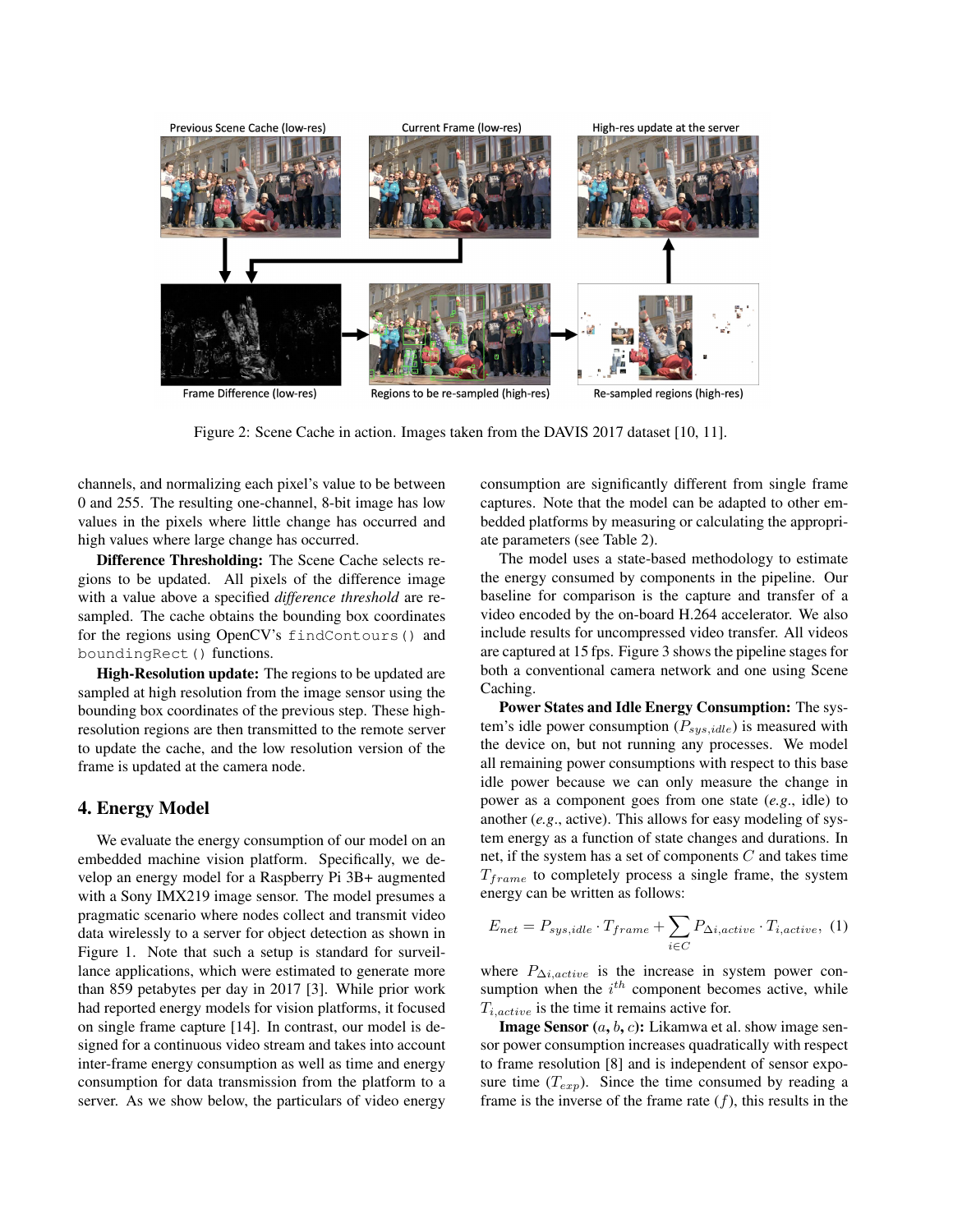

Figure 3: Pipeline timing for conventional vs. Scene Cache frameworks. For parameter and variable values, see Table 2 and Table 3, respectively.

Table 1: Energy consumed by conventional and Scene Cache frameworks. For symbol definitions, see Table 2 and Table 3.

| Framework | Energy model                                                                                                                                                                                                                                                                                                                                                                             |
|-----------|------------------------------------------------------------------------------------------------------------------------------------------------------------------------------------------------------------------------------------------------------------------------------------------------------------------------------------------------------------------------------------------|
|           | Conventional $a\frac{R^2}{f}+b\frac{R}{f}+cT_{exp}+P_{sys,idle}\cdot(T_{frame})+P_{\Delta GPU}\cdot(T_{ISP})+(e_1\cdot R_{compress}+e_2)+P_{\Delta TX}\cdot(T_{TX})+$                                                                                                                                                                                                                    |
|           | $P_{\Delta comm} \cdot (1+h) \left(\frac{pR}{BR} + \frac{24R}{BR}\right)$                                                                                                                                                                                                                                                                                                                |
|           | Scene Cache $a\left(\frac{R_d^2}{f} + \frac{R \cdot R_{patch}}{f}\right) + b\left(\frac{R_d}{f} + \frac{R_{patch}}{f}\right) + cT_{exp} + P_{sys,idle} \cdot (T_{frame}) + P_{\Delta GPU} \cdot (T_{ISP}) + P_{\Delta CPU} \cdot (T_{cache}) + P_{\Delta TX} \cdot (T_{TX}) + P_{\Delta comm} \cdot (1 + h) \left(\frac{p(R_d + R_{patch})}{BR} + \frac{24(R_d + R_{patch})}{BR}\right)$ |

following energy model:

$$
E_{sensor} = a\frac{R^2}{f} + b\frac{R}{f} + cT_{exp}.
$$
 (2)

Here  $a, b$ , and  $c$  are model coefficients specific to the embedded system used, and  $R$  is the captured frame's resolution. We use the Sony IMX219's datasheet to determine coefficients for a quadratic power model by relating the sensor's power consumption at different capture resolutions to the corresponding image sizes. The exposure time is set to a constant value.

The conventional pipeline captures frames at a fixed resolution (R). Scene Cache—being a multi-round framework—requires a frame at a downsampled resolution  $(R_d)$  to determine the region of interest and a frame of variable resolution  $(R_{patch})$  corresponding to the patch that contains the region of interest.

**Image Signal Processor** ( $T_{ISP}$ ,  $P_{\Delta GPU}$ ): We use the Raspberry Pi's open source PiCamera framework to determine the amount of time spent by the image signal processor (ISP) to process the captured frame. This duration is linearly related to the frame resolution, as shown by prior work [14]. The increase in power when the ISP activates is determined by running an OpenGL program directly on the ISP. Note that the ISP, on a Raspberry Pi, is an embedded GPU and we therefore call its power consumption  $P_{\Delta GPU}$ .

Therefore, the change in system energy if the ISP takes time  $T_{ISP}$  to process a frame is as follows:

$$
E_{ISP} = P_{\Delta GPU} \cdot (T_{ISP}).\tag{3}
$$

Scene Cache ( $T_{cache}$ ,  $P_{\Delta CPU}$ ): The Scene Cache runs on the CPU. The increase in CPU power consumption  $(P_{\Delta CPU})$  is determined by measuring the increase in system power consumption when running a large random number generator. This power consumption is multiplied by the amount of time required by the Scene Cache operations  $(T_{cache})$  to determine the regions of change  $(T_{cache1})$  and update the cache  $(T_{cache2})$ . These time values are measured for each frame by running the framework on a Raspberry Pi, but can be modeled on the specific embedded platform of choice. The change in system energy if the CPU takes time  $T_{cache} = T_{cache1} + T_{cache2}$  to run Scene Cache specific operations is as follows:

$$
E_{cache} = P_{\Delta CPU} \cdot (T_{cache}) \,. \tag{4}
$$

Compression Energy  $(e_1, e_2)$ : The energy consumption for compressing frames using H.264 is determined by evaluating the energy consumption of the on-chip encoder module in the Raspberry Pi ISP at a constant frame rate and variable resolution. We relate energy consumed per frame to resolution with a linear model. The estimated model has a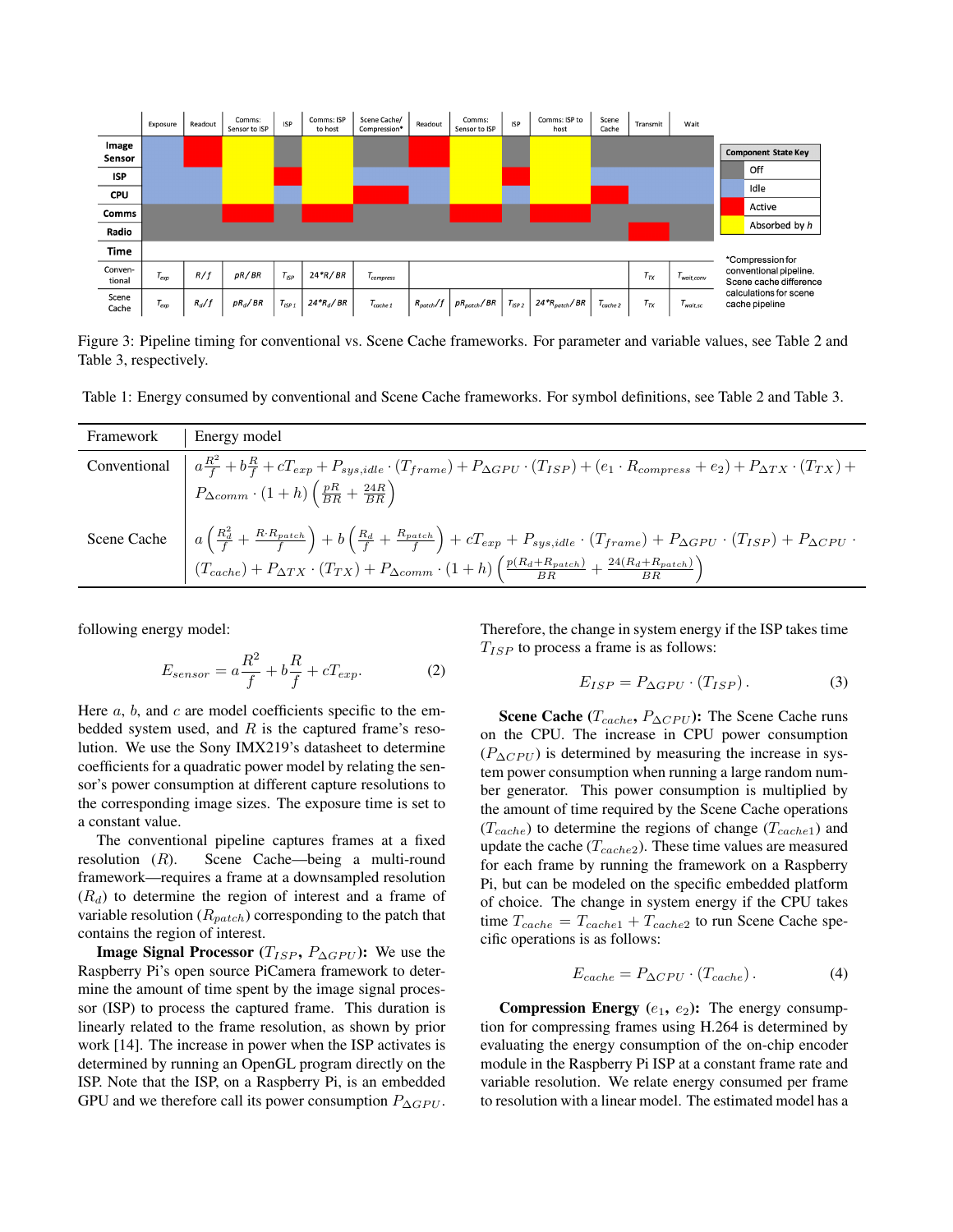Pearson's correlation of 0.99 with the actual energy, indicating high confidence. We use this linear model to calculate energy consumption in our experiments:

$$
E_{compress} = (e_1 \cdot R_{compress} + e_2). \tag{5}
$$

**Transmission Energy** ( $P_{\Delta TX}$ ,  $T_{TX}$ ): To model the transmission energy, we set up an 802.11n Wi-Fi network and transmit UDP packets from one Raspberry Pi to another. We find that the transmission power consumption  $(P_{\Delta TX})$  is linearly related to the number of packets transmitted per second. This is consistent with previous observations on modeling power consumption for embedded Wi-Fi transmitters [6]. We keep the transmission time per packet  $(T_{TX})$  constant by fixing the packet size. This results in the following energy model:

$$
E_{TX} = P_{\Delta TX} \cdot (T_{TX}) \,. \tag{6}
$$

Communication Energy ( $P_{\Delta comm}$ , BR): Communicating an image involves transfer of 24 bits per pixel (8 bits each for 3 channels) which were extracted from a RAW image that had  $p$  bits per pixel, where  $p$  is usually 12 or 14. The communication time for system commands (*e.g*., wake, sleep, etc.) usually imposes a 20–50% overhead on data transfer. A variable  $h$  is used to denote this overhead. Given the bit rate  $(BR)$  of the system, the energy for communicating a frame of resolution  $R$  across the system is as follows:

$$
E_{comm} = P_{\Delta comm} \cdot (1+h) \left( \frac{p.R}{BR} + \frac{24R}{BR} \right). \tag{7}
$$

Net Energy Model: Table 1 summarizes the net energy models for both a conventional vision framework and our Scene Cache framework using the variables described in this section. Note that the conventional model was modified to the Scene Cache pipeline as shown in Figure 3. Table 2 describes the exact values of the parameters modeled in our framework. Table 3 summarizes these parameters.

#### 5. Experimental Design

We simulate the client portion of the Scene Cache running on a Raspberry Pi 3 microcontroller to evaluate its impact on data transferred, energy consumption, and accuracy. The simulator logs data transfer and processing time, which are used to evaluate energy consumption of a typical vision system running the conventional (H.264) vs. the cached pipeline on batches of videos. This section describes our evaluation methodology and Section 6 reports the results.

Application Performance: We consider an object detection scenario, and measure accuracy using mean average precision (mAP) relative to a maximal data rate and resolution (*i.e*., uncompressed) base case. mAP assigns

Table 2: Energy Model Parameters (p implies pixel)

| Param             | Value        | <b>Units</b> | <b>Description</b>           |
|-------------------|--------------|--------------|------------------------------|
| $\alpha$          | 8.27E-09     | W/p          | Resolution-dependent<br>im-  |
|                   |              |              | age sensor active energy     |
|                   |              |              | coefficient                  |
| b                 | 1.30E-01     | W            | Resolution-independent im-   |
|                   |              |              | age sensor active energy co- |
|                   |              |              | efficient                    |
| $\overline{c}$    | 1.42E-01     | W            | Image sensor idle power      |
| f                 | 1.20E+07     | Hz           | Image sensor clock fre-      |
|                   |              |              | quency                       |
| $T_{exp}$         | 1.66E-02     | S            | Camera exposure time         |
| $P_{sys,idle}$    | 2.429        | W            | System processor baseline    |
|                   |              |              | power                        |
| $P_{\Delta GPII}$ | 0.335        | W            | Increase in power with ac-   |
|                   |              |              | tive GPU                     |
| $P_{\Delta CPII}$ | 0.211        | W            | Increase in power with ac-   |
|                   |              |              | tive CPU                     |
| e <sub>1</sub>    | 1.20E-08     | J/p          | Data-dependent H.264 en-     |
|                   |              |              | ergy                         |
| e <sub>2</sub>    | 1.62E-02     | J            | Data-independent H.264 en-   |
|                   |              |              | ergy                         |
| h.                | 0.25         | unitless     | Inter-chip<br>transmission   |
|                   |              |              | overhead                     |
| $\mathcal{p}$     | 14           | bits/p       | Bits per RAW pixel           |
| BR                | $4.00E + 09$ | bits/s       | MIPI bit rate                |
| $P_{\Delta comm}$ | 4.07E-02     | W            | MIPI power consumption       |

Table 3: Energy Model Variables

| Data             | Units  | <b>Description</b>                   |
|------------------|--------|--------------------------------------|
| R                | pixels | Full resolution image size           |
| $R_d$            | pixels | Downsampled image size               |
| $R_{fovea}$      | pixels | Foveated image size.                 |
| $R_{compress}$   | pixels | Compressed image size                |
| $T_{ISP}$        | S      | Time for ISP to process pixel data   |
| $T_{compress}$   | S      | Image compression time               |
| $T_{cache1}$     | S      | Difference image calculation and     |
|                  |        | bounding box generation time         |
| $T_{cache2}$     | S      | Downsampled cache update time        |
| $T_{TX}$         | S      | Transmission time                    |
| $P_{\Lambda TX}$ | W      | Radio power consumption              |
| $T_{wait}$       | S      | System idle time between frames      |
| $T_{frame}$      | S      | for<br>video<br>Time<br>frame<br>one |
|                  |        | (1/framerate)                        |

equal weights to each class detected, regardless of number of objects per class detected. Equal weight works fine for balanced datasets (*e.g*., an image dataset with a similar number of objects per class), but poorly for real-world video datasets, because some objects appear much more frequently than others (*e.g*., cars are common in videos of in-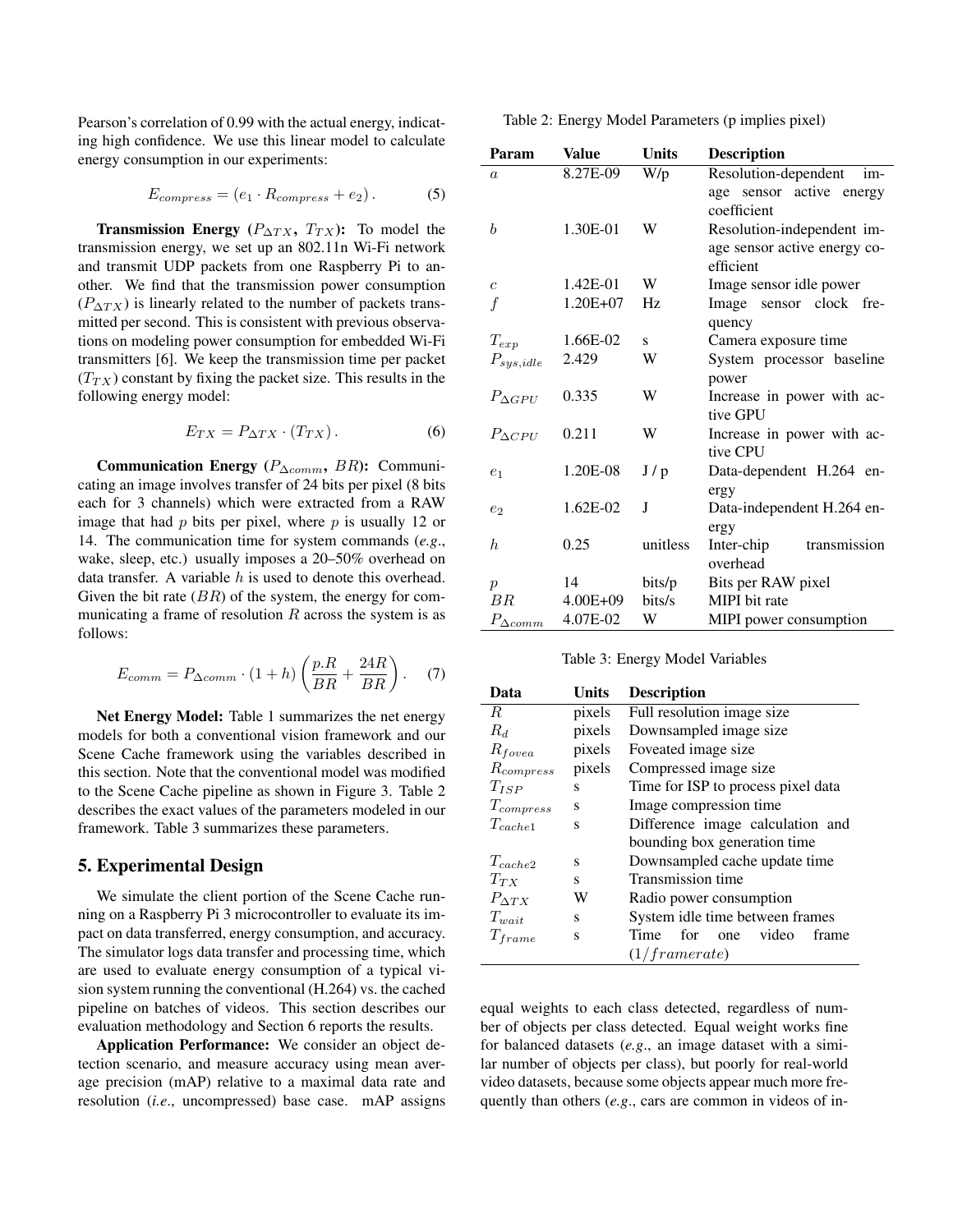tersections). Many of these infrequent object are the result of classification noise in our automated labeling process for ground truth; thus, equal weighting creates artificially low scores that are heavily affected by noise. Therefore, we perform a weighted average across detected classes with weights based on the ground truth number of objects in each class. We call this metric Weighted mAP (WmAP).

H.264 compression is used as an evaluation baseline. It suffers from high accuracy degradation when its energy consumption is similar to that of the Scene Cache. It is important to note that the Scene Cache is implemented as a software-based solution, while the H.264 baseline uses a hardware video encoder on our test platform. Custom Scene Cache hardware may further improve our results.

Energy Consumption: As described in Section 4, we model energy consumption as a function of per-frame data transfer, computation time, and hardware-specific parameters. The energy model is used to evaluate the energy implications of using Scene Cache in a practical setup. We compare it with the H.264 compression baseline.

Datasets: We select clips from the CDW-2012 dataset [7] with no camera motion for tuning the cache. The evaluated frames range in size from  $320 \times 240$  to  $720 \times 576$ pixels and videos range in length from 1,099 to 2,050 frames. We use YOLOv3 [12], a state-of-the-art object detection algorithm, to determine the impact Scene Caching has on WmAP (see Section 5) in comparison to the H.264 compression baseline. The WmAP values are averaged across a given video.

We developed our own dataset for evaluating Scene Cache parameter generalization. This dataset contains surveillance footage released onto YouTube by Digital Vision Security (DVS) [4]. The footage in the dataset all come from a stationary camera pointed at a traffic intersection. It contains cars, buildings, and pedestrians. We selected three clips, each capturing the same intersection at daytime, nighttime, and during rain. There are over 100,000 frames of 480p video in total. We obtained permission from Digital Vision Security to redistribute the clips for research purposes. The dataset has been published on the web [13].

H.264 Accuracy Modeling: We estimate the video quality of the Raspberry Pi's on-board Broadcom Video-Core IV H.264 encoder by performing H.264 encoding on our datasets using FFmpeg. This software-to-software encoding is necessary to preserve the locations of the objects for object detection, but it precludes testing using the camera-to-software pipeline of the VideoCore IV encoder. To correlate the settings of the encoders, we play a source video from one of our datasets on a screen and record it into an H.264 encoded video using a Raspberry Pi Camera. We encode the same source video using FFmpeg. In both the VideoCore IV and FFmpeg, we set the Constant Rate Factor to a typical value of 23. We select the other FFmpeg parameters that produce the video with the most similar bitrate to the video produced by the VideoCore IV.

## 6. Experimental Results

We evaluate the Scene Cache on the CDW and DVS datasets. The CDW dataset is used for tuning the cache parameters; the DVS dataset is used to test their generality.

#### 6.1. Cache Tuning

To tune the cache, we evaluate the detection accuracy and data transfer of different versions of the cache on the CDW dataset. Data transfer is positively correlated with Scene Cache energy consumption and has smaller fixed overhead, making it easier to compare directly to detection accuracy. We sweep four downsample rates and eighteen difference threshold values for a total of 72 different Scene Caches.

To determine which caches provide the best accuracyenergy tradeoffs we use a criterial equation to reduce the multiobjective data transfer vs. detection performance criteria to one dimension:

$$
S = \alpha * (1.0 - D_x) + (1.0 - \alpha) * A_{cc}.
$$
 (8)

 $S$  is the cache score, with higher values corresponding to better caches.  $D_x$  is the ratio of data volume transferred by the Scene Cache to that transferred by a conventional image pipeline.  $A_{cc}$  is the WmAP score of the cache.  $\alpha \in [0, 1]$  is a hyperparameter that trades off the relative importance of data transfer and classification accuracy. A higher value of  $\alpha$  favors caches that reduce the amount of data transferred while a lower value of  $\alpha$  favors caches that are more accurate.

We sweep  $\alpha$ , optimizing S values. Table 4 shows the best cache for  $\alpha$  from 0.1 and 0.9, their values for WmAP, percent data transfer, and energy consumption. The caches are labeled  $(d,t)$ , where d is downsample rate and t is difference threshold. Results for two H.264 encoders and the conventional pipeline with full-resolution video are also shown.

By coincidence, the hardware- and software-based H.264 encoders had nearly identical energy consumption for the dataset. Both energy equations are essentially linear functions of data volume transferred. The hardware encoder has a higher energy overhead and a lower incremental energy cost per pixel of data transfer compared to the software encoder. The results for different videos in this dataset happen to lie on both sides of their intersection point, making the final average for each encoder similar to the other.

This table demonstrates that for nearly all included caches, the Scene Cache achieves better WmAP than H.264. However, as we approach the compression ratio of the H.264 encoder, we find that the Scene Cache does not have a high WmAP. Regardless, the Scene Cache has much better WmAP than H.264 for the same energy consumption in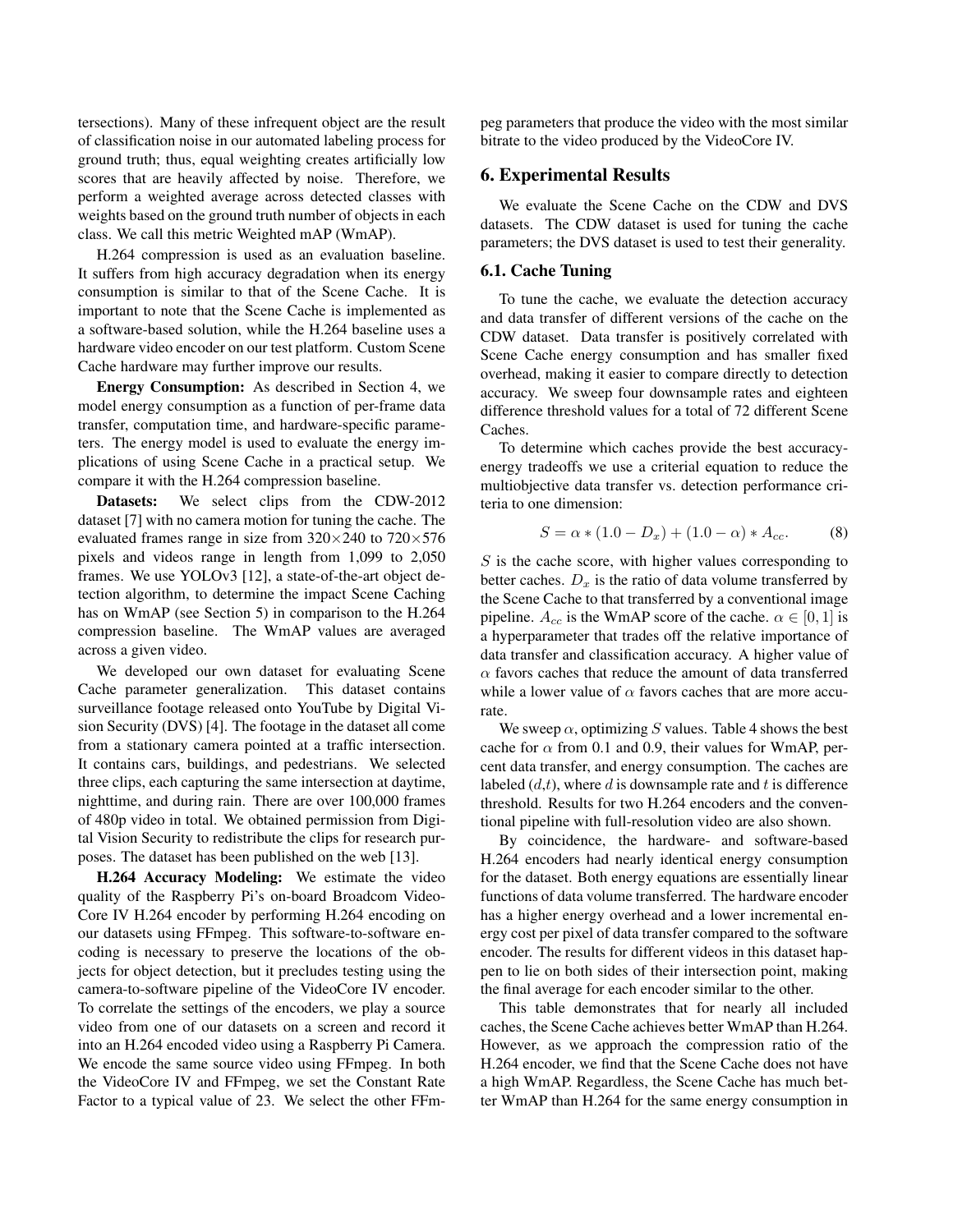

Figure 4: Cache WmAP in relation to energy consumption for CDW dataset.

almost all cases: 0.61 for the H.264 encoders; 0.95 (55.7% improvement) for Scene Cache (8, 12) (see Figure 4). Further, note that the Scene Cache dramatically reduces energy consumption in comparison to the uncompressed baseline. The trend was similar for the DVS data set (see Table 5).

Table 4: Generalized Cache Selection on CDW Dataset

| $\alpha$              | Cache    | WmAP | % Data          | <b>Energy</b> |
|-----------------------|----------|------|-----------------|---------------|
|                       |          |      | <b>Transfer</b> | (J)           |
| 0.1                   | (8,7)    | 0.96 | 39.5%           | 0.195         |
| 0.3                   | (8,12)   | 0.95 | 27.9%           | 0.192         |
| 0.5                   | (8,18)   | 0.90 | 19.5%           | 0.189         |
| 0.7                   | (8,25)   | 0.80 | 11.4%           | 0.188         |
| 0.9                   | (16, 80) | 0.40 | $1.34\%$        | 0.186         |
| H.264 (Hardware)      |          | 0.61 | 1.15%           | 0.199         |
| H.264 (Software)      |          | 0.61 | 1.15%           | 0.199         |
| <b>No Compression</b> |          | 1.00 | 100%            | 0.279         |

#### 6.2. Cache Generalization Testing

We performed testing on the DVS dataset with caches tuned for CDW to see how well they would work on a dataset they had not been trained on. We used Scene Caches (8,12) and (8,18) since both are optimal for multiple values of  $\alpha$ . The energy vs. accuracy results are shown in Table 5 with H.264 encoders and the uncompressed baseline results for comparison.

In this graph the two caches again achieve better WmAP than H.264, but they only achieve better energy consumption in some cases. Scene Cache (8,18) has a mAP of 0.78 (20% improvement over H.264) and uses 0.229 J/frame of energy, which is 2.0% lower than the H.264 software encoder but 8.8% higher than the H.264 hardware encoder.

Properties of the datasets influence the results. The DVS dataset has higher resolution images than CDW, on average. Therefore, software encoding requires more energy than hardware encoding. The software encoder has a lower fixed overhead but higher incremental energy cost per pixel while the converse is true for the hardware encoder (see Table 2); the hardware encoder is therefore more efficient for large images.

The large image difference does not fully explain why the hardware encoder has lower energy consumption than the Scene Caches. The CDW dataset has one test video (PETS2006) with a frame size slightly larger than DVS. When energy is analyzed for just that video, the energy consumption for the software and hardware encoders and the uncompressed baseline are very similar to DVS, but all of the Scene Caches listed in Table 4 use less energy than either of the H.264 encoders. This implies that the frame size does not explain the discrepancies between the DVS and CDW results.

Table 5: Scene Cache Performance on DVS Dataset

| Cache                 | WmAP | Energy $(J)$ |
|-----------------------|------|--------------|
| (8,12)                | 0.86 | 0.267        |
| (8,18)                | 0.78 | 0.229        |
| H.264 (Hardware)      | 0.65 | 0.211        |
| H.264 (Software)      | 0.65 | 0.234        |
| <b>No Compression</b> | 1.00 | 0.525        |

A more plausible explanation is that Scene Cache performance depends on image content. The caches that performed well on CDW may not be as optimal for DVS. Retuning the caches on DVS may improve energy consumption results.

While the Scene Cache may not generalize well between the CDW and DVS datasets, preliminary Scene Cache results trained on 80% of the CDW data and tested on 20% of the CDW data showed similar energy and accuracy results to Table 4. Thus Scene Cache can be trained to work well with new data in the same application. This is a reasonable constraint for our problem domain of stationary cameras since the application is generally fixed.

#### 6.3. Energy Breakdown

Figure 5 shows the amount of energy used by each part of the pipeline for experiments on CDW and DVS for Scene Cache (8,18). Hardware H.264 encoding and a pipeline using no compression are shown for comparison. Transmission, compression, ISP, and system idle energy consumption dominate.

The qualitative difference between the Scene Cache and H.264 encoder is a tradeoff between transmission and com-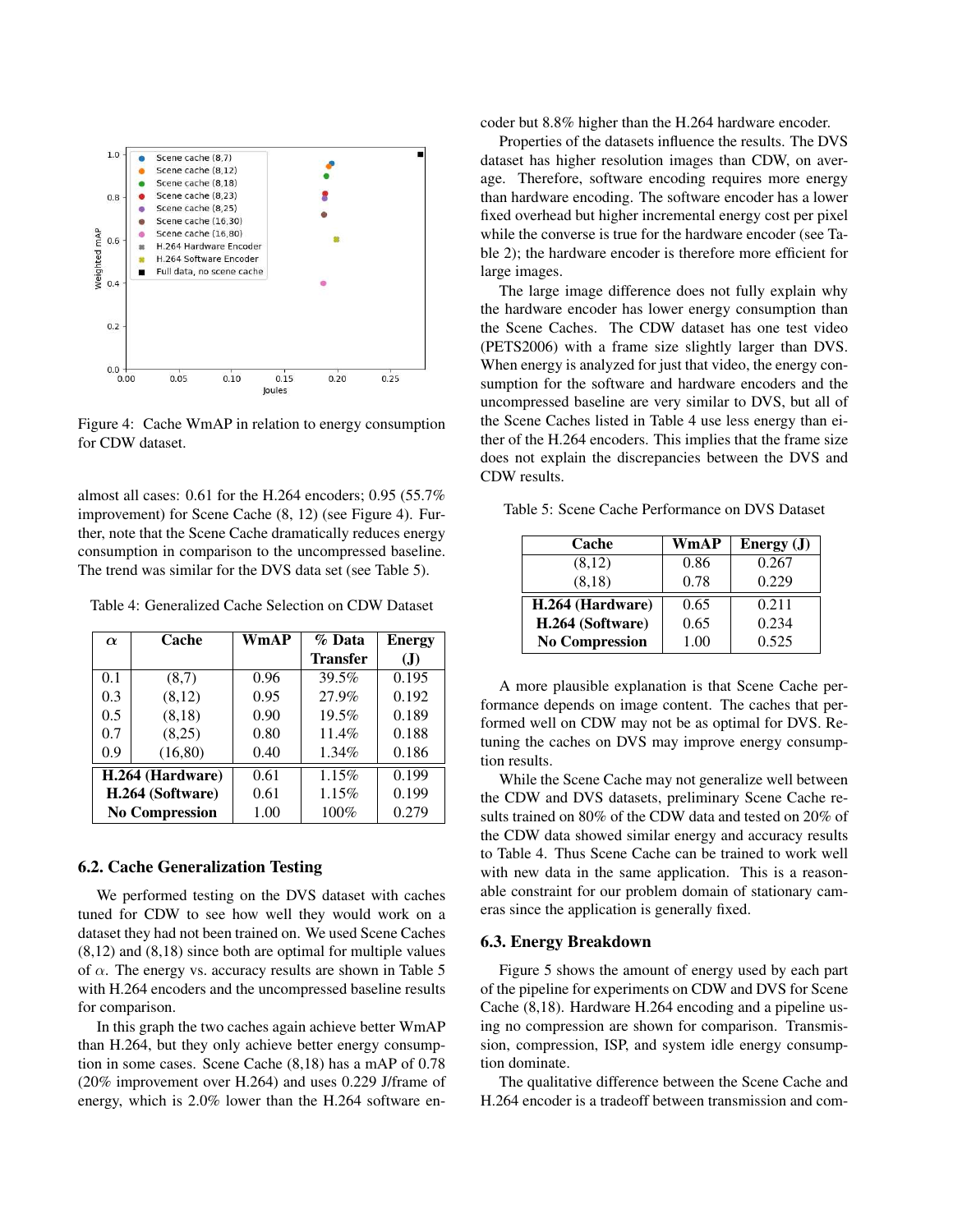

Figure 5: Energy consumption breakdown & WmAP scores.

pression energy. Since transmission energy is correlated with data volume, this implies a tradeoff between the benefit of data compression and its energy cost. Both hardware and software H.264 encoders achieve high enough compression ratios that their transmission energies are negligible. The Scene Cache imposes very little overhead and is more accurate, but does not reduce transmissions as much as H.264. It is important to note that the Scene Cache produces higher WmAP scores than H.264 at similar energy cost.

The system idle energy is constant for both the Scene Cache and the other compression algorithms, often dominating the energy cost per frame. This reduces the flexibility of system designers in making compression tradeoffs to save energy.

The Scene Cache reduces the amount of data processed by the sensor and ISP. This results in reduced sensor energy, which has little impact at the system level since the sensor already consumes little energy in the base case. The energy increase of the ISP is due to the multi-round nature of the Scene Cache incurring the data-independent energy overhead twice. This could be improved through more extensive redesign of the ISP for multi-round image sensing. Communication energy is not visible in the plot as it consumes less than  $0.1\%$  of the system energy.

## 7. Conclusion

We demonstrated Scene Cache, a novel, application specific compression framework for embedded machine vision systems. Without specialized hardware, it achieves significantly better object detection results than hardware-aided H.264 at similar or improved levels of energy consumption. A new energy model and video dataset aid in evaluation. When tuned on a dataset, Scene Caching improves object detection WmAP by 0.34 (55.7% improvement) while enabling slightly (3.6%) lower energy consumption than H.264. When generalized to datasets it was not tuned on, Scene Cache still improves object detection by 0.13 (20% improvement) while using similar energy to H.264 (8.8% higher than hardware and 2.0% lower than software).

Overall, the Scene Cache enables the tradeoff of system energy consumption for application performance in machine vision systems. The low computational cost of the Scene Caching leaves room for further improvement, such as making sampling decisions based on statistical importance of image regions to the machine vision task. Such improvements would truly enable goal-based sensing for highly efficient machine vision.

## References

- [1] A. Amir, B. Taba, D. Berg, T. Melano, J. McKinstry, C. D. Nolfo, T. Nayak, A. Andreopoulos, G. Garreau, M. Mendoza, J. Kusnitz, M. Debole, S. Esser, T. Delbruck, M. Flickner, and D. Modha. A low power, fully event-based gesture recognition system. In *Proc. Conf. on Computer Vision and Pattern Recognition*, pages 7388–7397, July 2017.
- [2] Mireille Bélanger, Igor Allaman, and Pierre J. Magistretti. Brain energy metabolism: Focus on astrocyte-neuron metabolic cooperation. *Cell Metabolism*, 14(6):724–738, 2011.
- [3] Jon Cropley. Top video surveillance trends for 2015. Technical report, IHS Technology, 2015.
- [4] Digital Vision Security, Inc. Digital vision security video camera surveillance systems & solutions. https://www. youtube.com/channel/UCSeMkpNPR7UGFOlBfZ0bRNg, 2014–2020.
- [5] M. Everingham, L. Van Gool, C. K. I. Williams, J. Winn, and A. Zisserman. The PASCAL visual object classes challenge 2012 (VOC2012) results. http://www.pascalnetwork.org/challenges/VOC/voc2012/workshop/index.html.
- [6] L. M. Feeney and M. Nilsson. Investigating the energy consumption of a wireless network interface in an ad hoc networking environment. In *Proc. Joint Conf. of the IEEE Computer and Communications Society*, volume 3, pages 1548– 1557 vol.3, April 2001.
- [7] N. Goyette, P. Jodoin, F. Porikli, J. Konrad, and P. Ishwar. Changedetection.net: A new change detection benchmark dataset. In *Proc. Conf. on Computer Vision and Pattern Recognition Workshops*, pages 1–8, June 2012.
- [8] Robert LiKamWa, Bodhi Priyantha, Matthai Philipose, Lin Zhong, and Paramvir Bahl. Energy characterization and optimization of image sensing toward continuous mobile vision. In *Proc. Int. Conf. Mobile Systems, Applications, and Services*, pages 69–82, 2013.
- [9] Jeremy E. Niven and Simon B. Laughlin. Energy limitation as a selective pressure on the evolution of sensory systems. *J. of Experimental Biology*, 211(11):1792–1804, 2008.
- [10] Federico Perazzi, Jordi Pont-Tuset, Brian McWilliams, Luc Van Gool, Markus Gross, and Alexander Sorkine-Hornung. A benchmark dataset and evaluation methodology for video